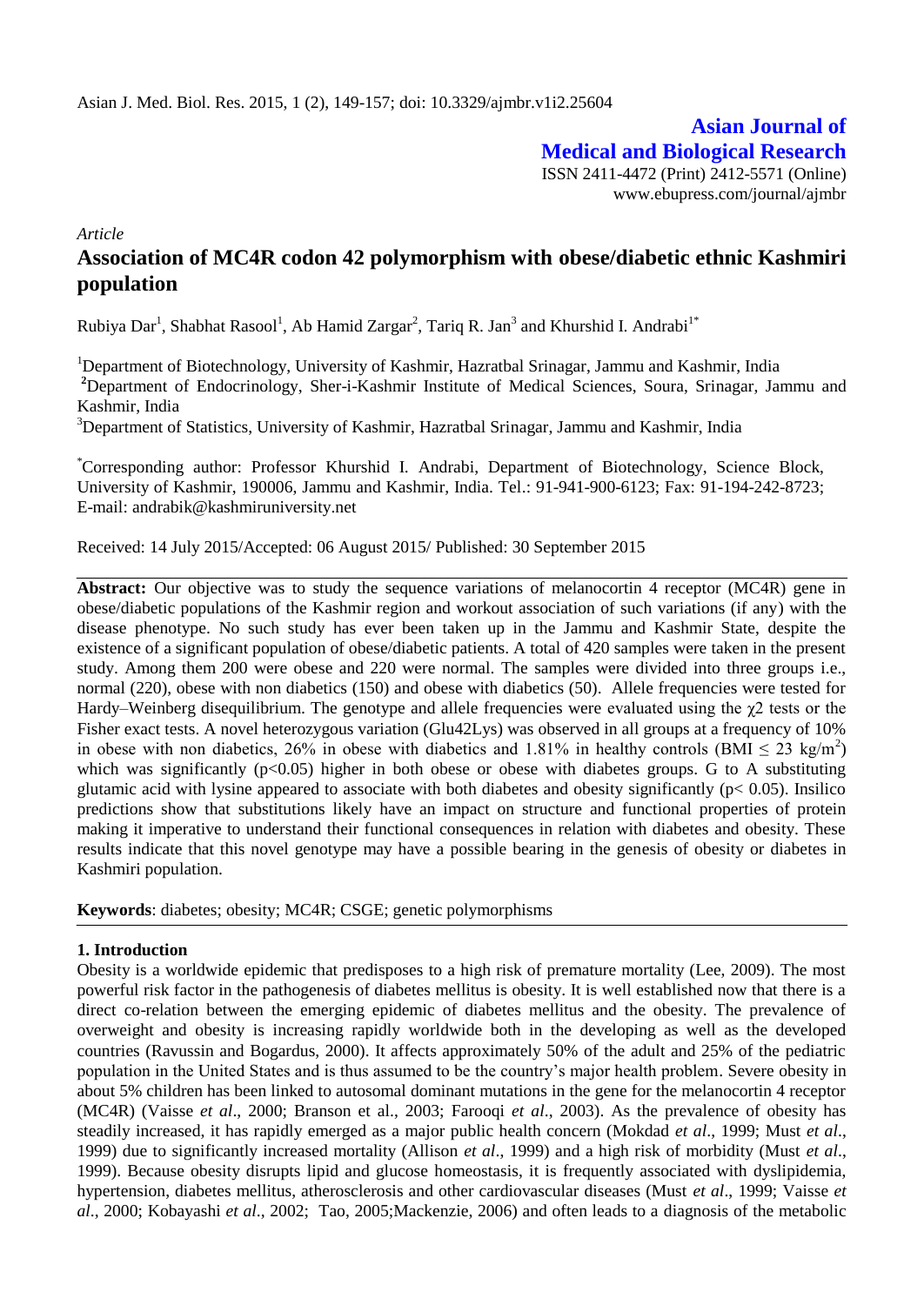syndrome (Potoczna *et al*., 2004). Each year obesity causes at least 300,000 excess deaths in the U.S. alone (Allison *et al*., 1999), making it the second leading cause of unnecessary deaths. Even more alarming is the dramatic increase in childhood obesity and co morbidities (particularly T2DM) in industrialized countries (Dubern *et al*., 2001). Linkage studies have shown major obesity susceptibility loci to be located on chromosomes 2, 3, 4, 5, 6, 10, 11, 13, and 20 (Ravussin, and Bogardus, 2000; Lembertas *et al*., 1999; Stone *et al*., 2002). The possible candidate genes include leptin (Montague *et al*., 1997), leptin receptor (Clement *et al*., 1998), melanocortin-4 receptor (MC4R) (Vaisse *et al*., 1998; Yeo *et al*., 1998; Gu *et al*. 1999), prohormoneconvertase 1 (PCSK1) (Jackson *et al*., 1997) and proopiomelanocortin (POMC) (Krude *et al*., 1998; Barsh *et al*., 2000). Common obesity is generally a polygenic disorder, but monogenic causes have also been reported (Barsh *et al*., 2000;Korner and Aronne, 2003), that are associated with the mutations in genes that encode components of biochemical pathways involved in the control of appetite and eating behaviour. The melanocortin 4 receptor (MC4R) protein is one of these components and mutations in the MC4R gene have been found by some research groups in about 4-5% of severely obese people. Common genetic variation near MC4R is associated with risk of adiposity and insulin resistance (Chambers *et al*., 2008). Upto remarkable 6% of morbidly obese adults and children studied, possess single nucleotide polymorphisms (SNPs) of the MC4R (Vaisse *et al*., 2000;Branson *et al*., 2003; Farooqi *et al*., 2003; Xiang *et al*., 2006). This receptor integrates orexigenic and anorexigenic signals in the hypothalamus and elsewhere in the central nervous system to regulate food intake and energy expenditure. MC4R gene has only a single exon and thus, is amenable to mutation analysis.It is known to be a part of the central melanocortinergic system (Mountjoy *et al*., 1994; Lu, 2001). Within this pathway, binding of  $\alpha$ -melanocyte stimulating hormone ( $\alpha$ -MSH) to MC4R appears to form a central link. Stimulation of MC4R by alpha-MSH binding triggers the activation of inhibitory signals which, through a series of furthersteps, are believed to reduce food intake by creating perception of satiety. In cell culture studies, many of the obesity-linked MC4R mutations have been shown to render the receptor nonfunctional (Lubrano-Berthelier *et al*., 2003;Nijenhuis *et al*., 2003;Yeo *et al*., 2003). In context with these studies, mutations in MC4R appear to prevent the activation of inhibitory signals in response to alpha-MSH binding, so that individuals with obesity-linked mutations in MC4R may not experience the feeling of satiety. Common variations near MC4R were found to be associated with obesity, type 2 diabetes, and insulin resistance (Chambers *et al*., 2008; Loos *et al*., 2008; Morris *et al*., 2012; Speliotes *et al*., 2010; Willer *et al*., 2009). Much has been learned from studies on monogenic obesity; however, the role of variation at the MC4R locus in influencing inter-individual variation in body size and composition in the general population remains controversial (Sine *et al*., 1999; Lubrano-Berthelier *et al*., 2003; O'Rahilly *et al*., 2004). To date, MC4R mutations have proven to be of large individual relevancebut of small epidemiological relevance (Hinney *et al*., 2003). Therefore, further investigation, involving polymorphic variation and their correlation with the measures of adiposity in the general population, would help to elucidate the role of MC4R with regard to public health.

## **2. Material and Methods**

## **2.1. Subjects**

A total of 420 subjects (150 obese with non diabetic, 50 obese with diabetic and 220 healthy controls) were recruited from the Endocrinology Department of the Sher-i-Kashmir Institute of Medical Sciences, Soura (SKIMS) Srinagar, Jammu and Kashmir. Samples were divided into three groups i.e., controls, obese with diabetics and obese with non diabetics. Informed consent was obtained from the study subjects after an explanation of the nature and possible consequences of the study. Criteria for selection included a history of onset of obesity/diabetes in all affected subjects. The study was approved by Research Ethics Committee, SKIMS Srinagar. Blood samples of both diabetic and obese patients were collected after the complete clinical investigation. Subjects were encouraged to narrate all the details relevant to this study. This included age, gender, personal habits, dietary history, socio-economic factors, history of onset of obesity/diabetes, any associated complications and information regarding close work. Venous blood samples were collected in EDTA for DNA extraction. Samples were kept at -70°C until analyzed.

## **2.2. Polymerase chain reaction**

Genomic DNA was extracted from whole blood samples using standard protocols like salting out and protinase k (Sigma Aldrich) methods (Nasiri *et al*., 2005; Sambrook and Russel, 2001). PCR reactions were carried out in a total volume of 50 μl, containing 50-100 ng of genomic DNA, 2-6 pmole of each primer, 1x of Taq polymerase buffer and 0.5 units of Taq DNA polymerase (Sigma Aldrich). The following primer sequences were used for amplification: 5'-AATAACTGAGACGACTCCCTGAC-3'(1F) and 5'-CTGATCCATTTGAAACGCTCACC-3'(1R); 5'-GCAGCTTGGCTGTGGCTGATATGC-3' (2F) and 5'-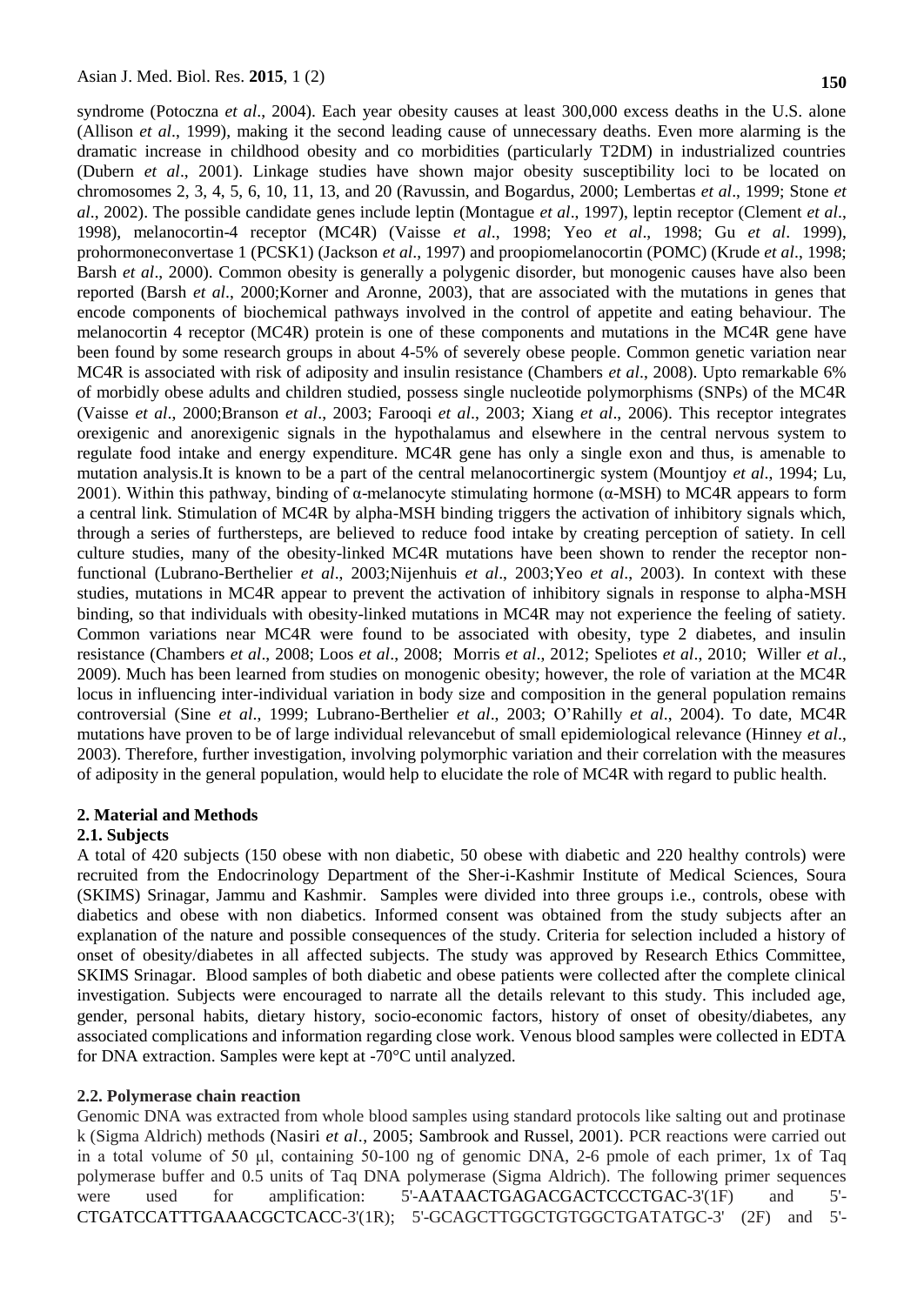GTGAAGCCTGGCCATCAGGAAC-3' (2R); 5'-CTCATGGCTTCTCTCTATGTCCAC-3' (3F) and 5'- CAGAAGTACAATATTCAGGTAGGG-3' (3R). Expected PCR products of 369, 416 and 459 bp were generated successfully. The PCR cycling conditions involved one cycle of denaturation at 95 °C for 5 min, 30 cycles of denaturation at 95 °C for 45 s, annealing at 60°C for 45 s and extension at 72°C for 45 s and one final 7 min elongation cycle at 72 °C. PCR products were then purified using GenElute<sup>TM</sup> PCR Clean-Up Kit (Sigma) Aldrich) or NaI.

## **2.3. Conformation sensitive gel electrophoresis (CSGE)**

Purified PCR products were subjected to denaturation and renaturation procedures for generation of potential heteroduplexes and analyzed by CSGE strictly as described by Ganguly *et al*. (1993) (Figure 1). Samples with unusual mobility during these assays were finally sequenced to confirm the presence of sequence variations if present (Macrogen, Korea).

## **2.4. Sequencing and sequence analysis**

Samples that showed presence of heteroduplex bands were sent for sequencing to confirm the presence of sequence variations. Sequence results obtained in fasta and pdf formats were analysed using ClustalX version 2 software (Thompson *et al*., 1997; Larkin *et al*., 2007) and by Chromas Pro version 1.49 beta 2 software (Technelysium Pvt. Ltd. Australia) for the detailed inspection of individual chromatograms.

## **2.5. Statistical analysis**

Genotypes were obtained by direct counting with subsequent calculation of allele frequencies. Statistical analysis was undertaken using the  $\chi^2$  test and probability p values. A p value of <0.05 was considered significant. Adherence to the Hardy-Weinberg equilibrium constant was tested using the  $\chi^2$  test with one degree of freedom. Odds ratio and confidence interval were also calculated. Genotype and allele distribution was compared between obese and non-obese subjects using  $\chi^2$  test. The independent segregation of alleles was tested for the Hardy-Weinberg equilibrium (HWE), comparing the observed genotype frequencies with those expected  $(\chi^2)$  test). Genotypic frequencies were in accordance with the Hardy-Weinberg Equilibrium in all the groups.

## **2.6. Insilico analysis**

The amino acid sequence of the protein in fasta format obtained from (NCBI) (www.ncbi.nlm.nih.gov) was submitted to an automated server (I-TASSER) (zhang.bioinformatics.ku.edu/I-TASSER) for 3D structure prediction (Zhang, 2007; Zhang, 2008). The server furnishes predicted 3D structure in a pdb format. Swiss PDB Viewer was used for viewing pdb files and computing the free energy of the predicted 3D structures (Camacho *et al*., 2000; Camachoand Gatchell, 2003).

## **3. Results**

This study identifies sequence variants in MC4R gene in a pure ethnic Kashmiri population. Prior to DNA sequencing samples were screened for the presence of mutations by Conformation Sensitive Gel Electrophoresis (CSGE) and only those samples were sent out for commercial sequencing that showed differential migration i.e., heteroduplex bands by CSGE (Figure 1). Mutational screening revealed a total of one polymorphic variation i.e., G>A at codon 42 changing polar negatively charged amino acid Glutamic acid (Glu; E) to polar and positively charged amino acid Lysine (Lys; K) in the only exon of MC4R gene after sequencing (Table 1). Genotypic analysis of individual variant revealed the presence of only heterozygous genotypes. The genotypes of all the three groups were in accordance with the Hardy Weinberg Equilibrium. This variation was present in all the samples i.e., controls, obese with diabetics and obese with non diabetics with a frequency of 1.81%, 26% and 10% respectively. A statistically significant (Obese with diabetics: p allele  $< 0.01$ , p genotype  $< 0.01$ ;  $\chi^2$ allele = 35.20,  $\chi^2$ genotype = 36.38; OR = 16.28; CI (95%) = 5.18-51.13; Obese with non diabetes: p allele  $\leq 0.01$ , p genotype  $\leq 0.01$ ;  $\chi^2$ allele = 11.93,  $\chi^2$ genotype = 10.63; OR = 5.73; CI (95%) = 1.88-17.46) (Table 2) difference in the allelic and genotypic frequencies for codon 42 variant was indicative of its possible association with both diabetes and obesity.

MC4R was modeled by I-TASSER to obtain its PDB structure (Figure 2) and analysis (energy calculations) was done using PDB Viewer. The assessment of the I-TASSER predicted protein structure showed higher energy for mutant protein compared to wild type protein in MC4R gene (Table 3).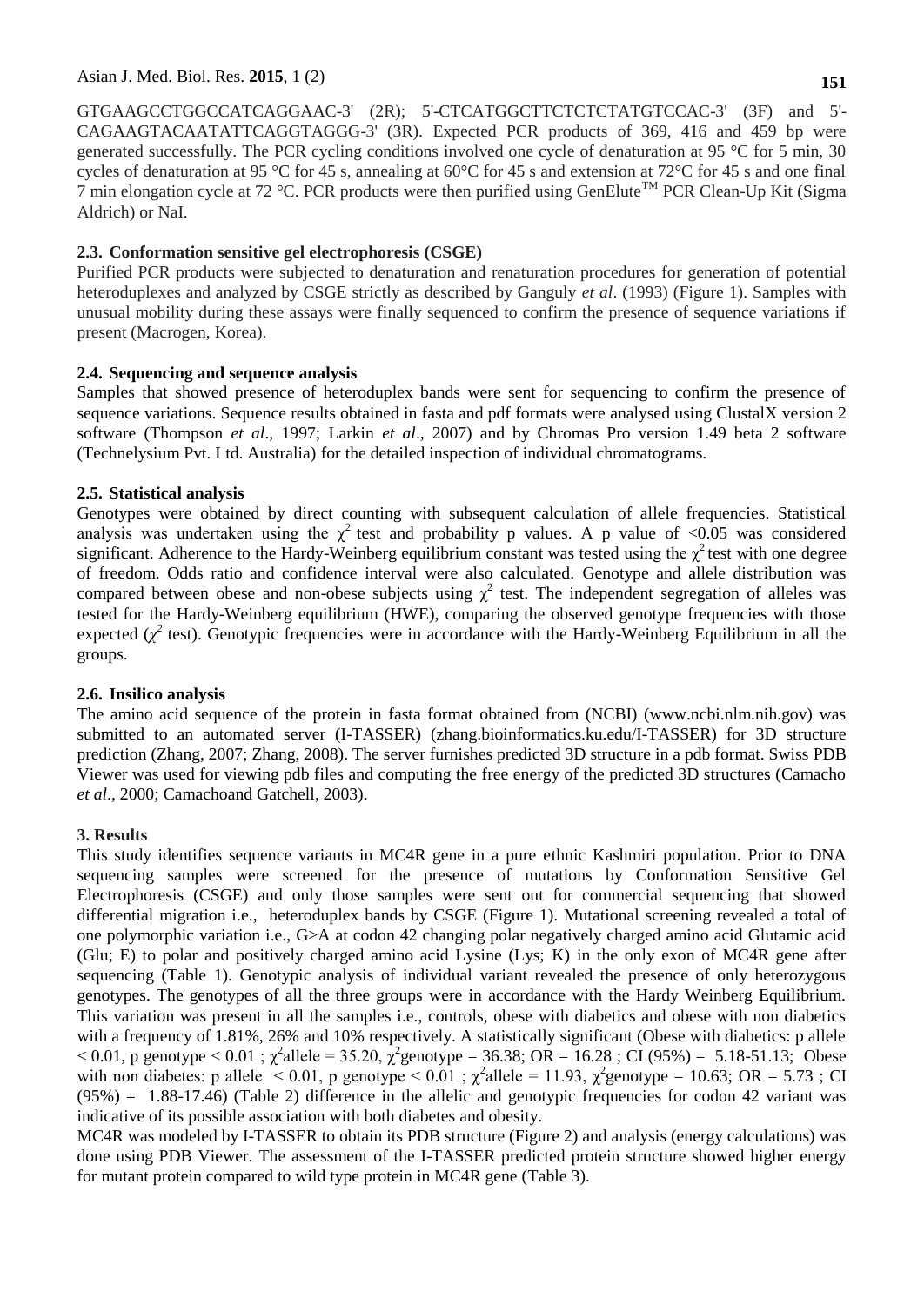| Codon<br>position | rs no        | Wild type<br>nucleotide | <b>Observed base</b><br>pair change | Amino acid<br>change | Chromatogram |
|-------------------|--------------|-------------------------|-------------------------------------|----------------------|--------------|
| Codon 42          | <b>Novel</b> | G                       | A                                   | Glu to Lys           | w            |

**Table 1. Polymorphism detected in exon of MC4R gene in ethnic Kashmiri population.**

**Table 2. Comparison of the distribution of alleles and genotypes of MC4R gene polymorphism at codon 42 in healthy and obese subjects.**

| <b>Allele or</b><br>Genotype | (220)<br>$n\left(\frac{0}{0}\right)$ | <b>Controls</b> Obese with<br>diabetic<br>(50) | $\chi^2$ | p value OR CI |   |              | Obese with $\chi^2$<br>$(95\%)$ non diabetic<br>(150) |       | p<br>value   | OR CI | (95)<br>$\frac{6}{2}$ |
|------------------------------|--------------------------------------|------------------------------------------------|----------|---------------|---|--------------|-------------------------------------------------------|-------|--------------|-------|-----------------------|
|                              |                                      | $n\left(\frac{9}{6}\right)$                    |          |               |   |              | $n$ (%)                                               |       |              |       |                       |
| G                            | 436                                  | 87 (87)                                        | 35.20    | $< 0.01*$     |   | $16.2$ 5.18- | 285 (85)                                              | 11.93 | $< 0.01$ 5.7 |       | 1.88-                 |
|                              | (99.09)                              |                                                |          |               | 8 | 51.13        |                                                       |       | $\ast$       | 3     | 17.4                  |
| $\mathbf A$                  | 4(0.90)                              | 13(13)                                         |          |               |   |              | 15(5)                                                 |       |              |       | 6                     |
| <b>GG</b>                    | 216                                  | 37(74)                                         |          | $< 0.01*$     |   |              | 135 (90)                                              | 10.63 | $\,<\,$      |       |                       |
|                              | (98.18)                              |                                                | 36.38    |               |   |              |                                                       |       | $0.01*$      |       |                       |
| GA                           | 4(1.81)                              | 13(26)                                         |          |               |   |              | 15(10)                                                |       |              |       |                       |
| AA                           | 0(0)                                 | 0(0)                                           |          |               |   |              | 0(0)                                                  |       |              |       |                       |

\*Statistically significant

**Table 3. Table shows the total energy of the I-TASSER predicted MC4R tertiary structures calculated by Swiss PDB Viewer. Model mutant has higher energy compared to wild type of MC4R.**

| Protein model Name | Energy $(Kj/mol)$ |  |  |  |  |
|--------------------|-------------------|--|--|--|--|
| Wild type          | $-14498.063$      |  |  |  |  |
| <b>Mutant</b>      | $-14290.602$      |  |  |  |  |



**Figure 1. Heteroduplex analysis of MC4R amplicons by conformation sensitive gel electrophoresis. Heteroduplexes were observed in lanes 2, 3, 5, 6, 8, 9, 10, 11, 12, 13 and 14 and the samples showing heteroduplex bands were sent for sequencing for further confirmation. Lanes 1, 4, 7 and 15 show the analysis of normal samples. All the samples forming heteroduplexes on CSGE showed the presence of SNPs after sequencing.**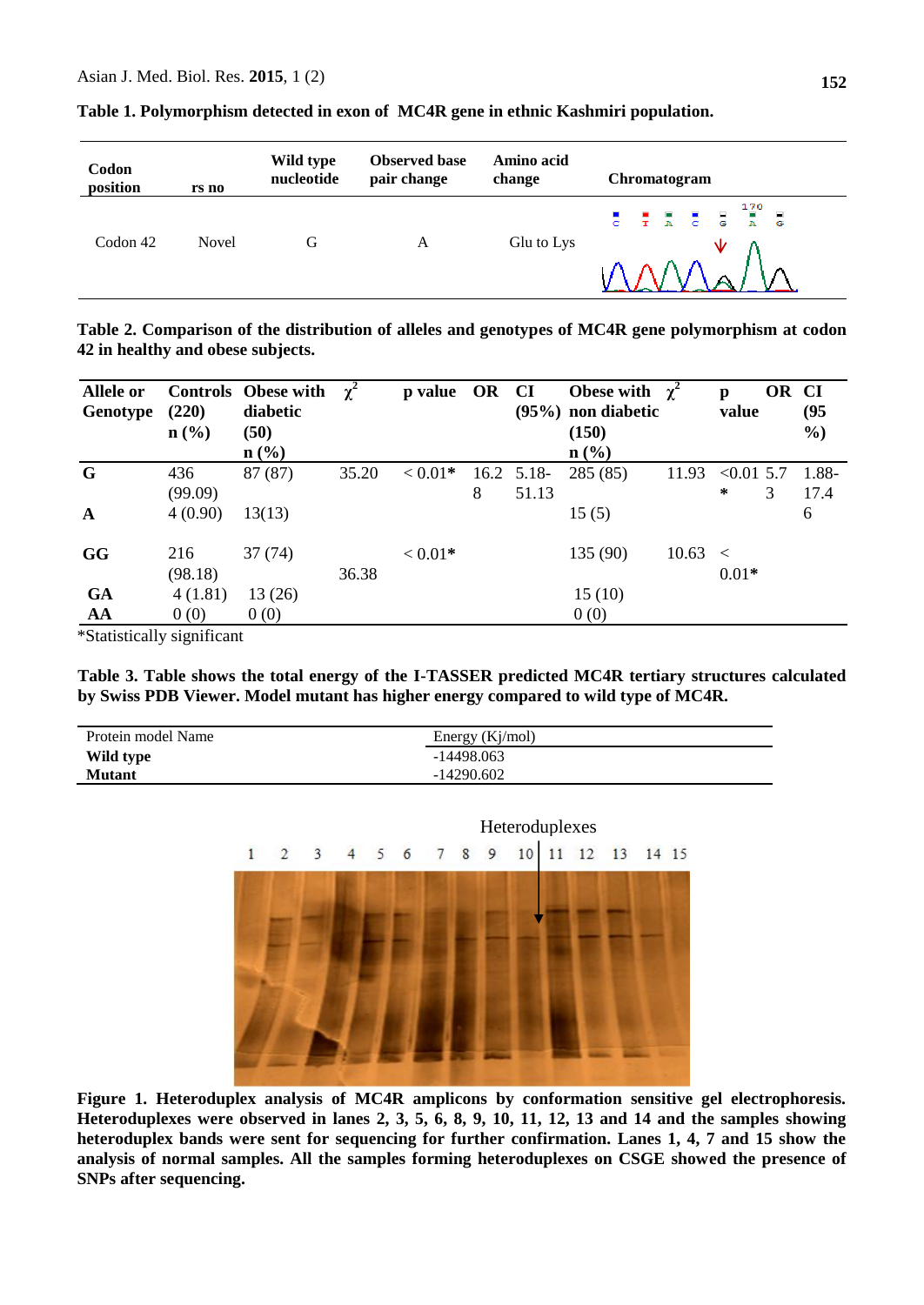

**Figure 2. (a) Wild type and (b) mutant protein models of MC4R predicted by I-TASSER.**

#### **3. Discussion**

The MC4R is a G-protein coupled receptor that couples through G's to raise intracellular cyclic AMP (cAMP) (Mountjoy *et al*., 1997). MC4R, which is expressed in the hypothalamus, is stimulated by alpha-MSH (Fan *et al*., 1997) and antagonized by agouti-related protein (AGRP) (Ollmann *et al*., 1997). The melanocortin-4 receptor (MC4R) is a part of the melanocortin pathway controlling food intake and energy homeostasis (Adan and van Dijk, 2006). Recent research has shown that several genetic factors play a role in regulating energy balance via the neuroendocrine system and several candidate genes have been identified. The melanocortin system is important in the regulation of energy balance (Benoit *et al*., 2000; Fan *et al*., 1997). In particular, a functional MC4R has been shown to be necessary to prevent adiposity (Barsh *et al*., 2000).Transgenic knockout mice, lacking MC4R, show maturity-onset obesity, hyperphagia, hyperglycemia, increased linear growth (Huszar *et al*., 1997) and hyperinsulimenia(Farooqi *et al*., 2003) while heterozygous MC4R knockout mice show intermediate obesity, their average weight being between the homozygous knockouts and wild type mice, suggesting the importance of quality of receptors for weight regulation (Albuquerque *et al*., 2014). Moreover, studies conducted in both rodent and human subjects suggest more tendencies of females to gain weight or have a higher BMI than males with identical deletions or mutations (Huszar *et al*., 1997; Sina *et al*., 1999). Possible association of MC4R polymorphism with several obesity-related traits has been found in a sample of Portuguese children (Albuquerque *et al*., 2014).The prevalence of type 2diabetes and impaired glucose tolerance among humans with a defective MC4R gene are very similar to those in obese subjects (Vaisse *et al*., 2000). Farooqi *et al*. (2000) (Farooqi *et al*., 2000) reported normal fasting plasma glucose levels despite hyperinsulinemia in a group of patients with a MC4R mutation. The MC4R knockout mouse also displayshyperinsulinemia, but not diabetes (Huszar *et al*., 1997).

Mutations in MC4R gene are considered to be the most common form of monogenic obesity in humans (Farooqi *et al*., 2000; Farooqi *et al*., 2003; Hinney *et al*., 1999; Potoczna *et al*., 2004; Sine *et al*., 1999; Vaisse *et al*., 2000). Common obesity is thought to be a polygenic disorder (Korner *et al*., 2003)] with no firm evidence implicating MC4R loci to date (O'Rahilly *et al*., 2004). Five melanocortin receptor subtypes with different expression patterns in the brain and elsewhere have been cloned (Mountjoy *et al*., 1992). Most variants of the gene are found at very low frequencies and have only been identified in obese patients (Carroll *et al.*, 2005) although a few variants have been seen with similar frequencies in patients and controls (Dempfle *et al*., 2004). Only two studies have been carried out to find variation outside the coding region of the gene. Possibility arises that polymorphic variations in the regulatory regions of the MC4R gene may contribute to the risk of developing obesity in the general population (Sina *et al*., 1999; Lubrano-Berthelier *et al*., 2003; O'Rahilly *et al*., 2004).

Ours is the first study to show an association between MC4R gene variation with measures of adiposity and diabetes in ethnic Kashmiri population. We screened the entire MC4R coding region in 420subjects (200 obese and 220 controls), from Kashmir valley identified one heterozygous novel missense variation (Glu42Lys). This variation was found in obese with non diabetics, obese with diabetics and healthy controls at a frequency of 10%, 26% and 1.81% respectively (Table 2).

Several misssense mutations in different transmembrane domains have been described. Furthermore, the data regarding intracellular transmembrane mutations are limited to the substitution of the asparagines at codon 62 with a serine, found to produce severe obesity exclusively in the homozygous state in five children from a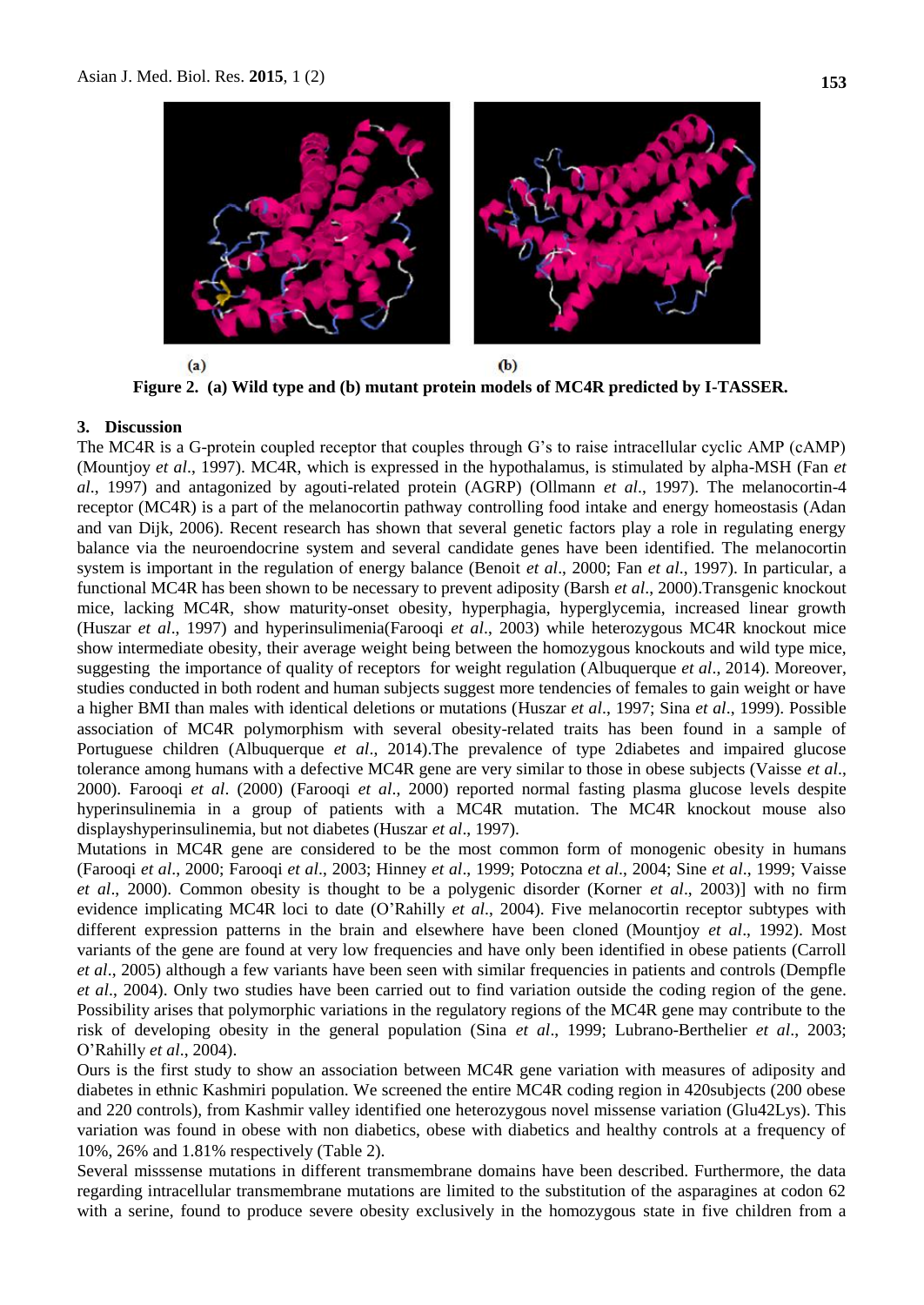consanguineous pedigree (Farooqi *et al*., 2000). Yeo *et al*. (1998) and Vaisse *et al*. (1998) reported first MC4R mutation in humans in 1998. Later Gu *et al*. (1999) reported two missense mutations in 140 obese subjects investigated and Hinney *et al*. (1997) reported nine missense mutations and two nonsense mutations in 306 obese children. Recently Farooqi*et al*. (2000) reported six novel missense mutations while Vaisse*et al*. (2000) reported 8 novel mutations. Also the former (Farooqi *et al*., 2000) reported one homozygous mutation and the rest were heterozygous.

Here it was observed that the frequency of G allele at codon 42 was higher in both obese and obese with diabetic groups than in control group. People who have GG/GA genotypes at codon 42 may be at greater risk for developing diabetes and obesity (Table 2). Therefore, it could be concluded that MC4Rcodon 42 polymorphism is associated with both obesity and diabetes and is a candidate genetic marker of the diseases.

SNP presented here situated in the coding sequence may have a significant bearing on the biologic function of MC4R as predicted by in silico analysis (Figure 2). Predicted energy values for variant (-14290.602kJ/mol) exhibit a clear difference with the values obtained for wild-type protein (-14498.063kJ/mol) (Table 3). This may be construed as a possible influence of glutamic acid-lysine transition to alter physicochemical properties of the protein with compromised function. Further studies are however, needed to rule out the actual affect of these variations on protein structure and function.

## **Acknowledgements**

This work was supported by Department of Biotechnology, Ministry of Science and Technology, New Delhi and grants to SR by Department of Science and Technology, New Delhi, under Young Women Scientist scheme (Project No:- SR/WOS-A/LS-231/2007).

## **Conflict of interest**

None to declare.

## **References**

- Adan RA and G Van Dijk, 2006. [Melanocortin receptors as drug targets for disorders of energy balance.](http://www.ncbi.nlm.nih.gov/pubmed/16787227?itool=EntrezSystem2.PEntrez.Pubmed.Pubmed_ResultsPanel.Pubmed_RVDocSum&ordinalpos=23) CNS & Neurological Disorders - Drug Targets, 5: 251-61.
- Albuquerque D, C Nobrega, R Rodriguez-Lopez and L Manco, 2014. Association study of common polymorphisms in MSRA, TFAP2B, MC4R, NRXN3, PPARGC1A, TMEM18, SEC16B, HOXB5 and OLFM4 genes with obesity-related traits among Portuguese children. J. Hum. Genet., 59: 307-13.
- Allison DB, KR Fontaine, JE Manson, J Stevens, TB Vanitallie, 1999. [Annual deaths attributable to obesity in](http://jama.ama-assn.org/cgi/pmidlookup?view=long&pmid=10546692)  [the United States.](http://jama.ama-assn.org/cgi/pmidlookup?view=long&pmid=10546692) J. Am. Med. Assoc., 282: 1530–8.
- Barsh GS, IS Farooqi and S O'Rahilly, 2000. Genetics of body-weight regulation. Nature., 404: 644-51.
- Benoit SC, MW Schwartz, JL Lachey, MM Hagan, PA Rushing, KA Blake, KA Yagaloff, G Kurylko, L Franco, W Danhoo, RJ Seeley, 2009[.A novel selective melanocortin-4 receptor agonist reduces food intake](http://www.ncbi.nlm.nih.gov/pubmed/10777807?itool=EntrezSystem2.PEntrez.Pubmed.Pubmed_ResultsPanel.Pubmed_RVDocSum&ordinalpos=125)  [in rats and mice without producing aversive consequences.](http://www.ncbi.nlm.nih.gov/pubmed/10777807?itool=EntrezSystem2.PEntrez.Pubmed.Pubmed_ResultsPanel.Pubmed_RVDocSum&ordinalpos=125) J. Neurosci., 20: 3442-8.
- Branson R, N Potoczna, JG Kral, KU Lentes, MR Hoehe and FF Horber, 2003. Binge eating as a major phenotype of melanocortin 4 receptor gene mutations. New England Journal of Medicine, 348: 1096– 110320.
- Camacho CJ and DW Gatchell, 2003.Successful Discrimination of protein interactions. Proteins: Structure, Function and Genetics, 52: 92-97.
- Camacho CJ, DW Gatchell, SR Kimura and S Vajda, 2000. Scoring docked conformations generated by rigid body docking. Proteins: Structure, Function, and Genetics, 40: 525-537.
- Carroll L, J Voisey and AV Daal, 2005. Gene polymorphisms and their effects in the melanocortin system. Peptides, 26: 1871-85.
- Chambers JC, P Elliott, D Zabaneh, W [Zhang,](http://www.ncbi.nlm.nih.gov/pubmed?term=Zhang%20W%5BAuthor%5D&cauthor=true&cauthor_uid=18454146) Y [Li,](http://www.ncbi.nlm.nih.gov/pubmed?term=Li%20Y%5BAuthor%5D&cauthor=true&cauthor_uid=18454146) P [Froguel ,](http://www.ncbi.nlm.nih.gov/pubmed?term=Froguel%20P%5BAuthor%5D&cauthor=true&cauthor_uid=18454146) D [Baldin,](http://www.ncbi.nlm.nih.gov/pubmed?term=Balding%20D%5BAuthor%5D&cauthor=true&cauthor_uid=18454146) J [Scott,](http://www.ncbi.nlm.nih.gov/pubmed?term=Scott%20J%5BAuthor%5D&cauthor=true&cauthor_uid=18454146) [JS](http://www.ncbi.nlm.nih.gov/pubmed?term=Kooner%20JS%5BAuthor%5D&cauthor=true&cauthor_uid=18454146) Kooner, 2008. Common genetic variation near MC4R is associated with waist circumference and insulin resistance. Nat. Genet., 40: 716–718.
- Clement K, C Vaisse, N Lahlou, S [Cabrol,](http://www.ncbi.nlm.nih.gov/pubmed?term=%22Cabrol%20S%22%5BAuthor%5D&itool=EntrezSystem2.PEntrez.Pubmed.Pubmed_ResultsPanel.Pubmed_RVAbstract) V [Pelloux,](http://www.ncbi.nlm.nih.gov/pubmed?term=%22Pelloux%20V%22%5BAuthor%5D&itool=EntrezSystem2.PEntrez.Pubmed.Pubmed_ResultsPanel.Pubmed_RVAbstract) D [Cassuto,](http://www.ncbi.nlm.nih.gov/pubmed?term=%22Cassuto%20D%22%5BAuthor%5D&itool=EntrezSystem2.PEntrez.Pubmed.Pubmed_ResultsPanel.Pubmed_RVAbstract) M [Gourmelen,](http://www.ncbi.nlm.nih.gov/pubmed?term=%22Gourmelen%20M%22%5BAuthor%5D&itool=EntrezSystem2.PEntrez.Pubmed.Pubmed_ResultsPanel.Pubmed_RVAbstract) C [Dina,](http://www.ncbi.nlm.nih.gov/pubmed?term=%22Dina%20C%22%5BAuthor%5D&itool=EntrezSystem2.PEntrez.Pubmed.Pubmed_ResultsPanel.Pubmed_RVAbstract) J [Chambaz,](http://www.ncbi.nlm.nih.gov/pubmed?term=%22Chambaz%20J%22%5BAuthor%5D&itool=EntrezSystem2.PEntrez.Pubmed.Pubmed_ResultsPanel.Pubmed_RVAbstract) JM [Lacorte,](http://www.ncbi.nlm.nih.gov/pubmed?term=%22Lacorte%20JM%22%5BAuthor%5D&itool=EntrezSystem2.PEntrez.Pubmed.Pubmed_ResultsPanel.Pubmed_RVAbstract) A [Basdevant,](http://www.ncbi.nlm.nih.gov/pubmed?term=%22Basdevant%20A%22%5BAuthor%5D&itool=EntrezSystem2.PEntrez.Pubmed.Pubmed_ResultsPanel.Pubmed_RVAbstract) P [Bougnères,](http://www.ncbi.nlm.nih.gov/pubmed?term=%22Bougn%C3%A8res%20P%22%5BAuthor%5D&itool=EntrezSystem2.PEntrez.Pubmed.Pubmed_ResultsPanel.Pubmed_RVAbstract) Y [Lebouc,](http://www.ncbi.nlm.nih.gov/pubmed?term=%22Lebouc%20Y%22%5BAuthor%5D&itool=EntrezSystem2.PEntrez.Pubmed.Pubmed_ResultsPanel.Pubmed_RVAbstract) P [Froguel,](http://www.ncbi.nlm.nih.gov/pubmed?term=%22Froguel%20P%22%5BAuthor%5D&itool=EntrezSystem2.PEntrez.Pubmed.Pubmed_ResultsPanel.Pubmed_RVAbstract) [BA](http://www.ncbi.nlm.nih.gov/pubmed?term=%22Guy-Grand%20B%22%5BAuthor%5D&itool=EntrezSystem2.PEntrez.Pubmed.Pubmed_ResultsPanel.Pubmed_RVAbstract) Guy-Grand, 1998. Mutation in the human leptin receptor gene causes obesity and pituitary dysfunction. Nature, 392: 398-401.
- Dempfle A, A Hinney, M Heinzel-Gutenbrunner, M Raab, F Geller, T Gudermann, H Schafer, J Hebebrand, 2004. Large quantitative effect of melanocortin-4 receptor gene mutations on body mass index. J. Med. Genet., 41: 795-800.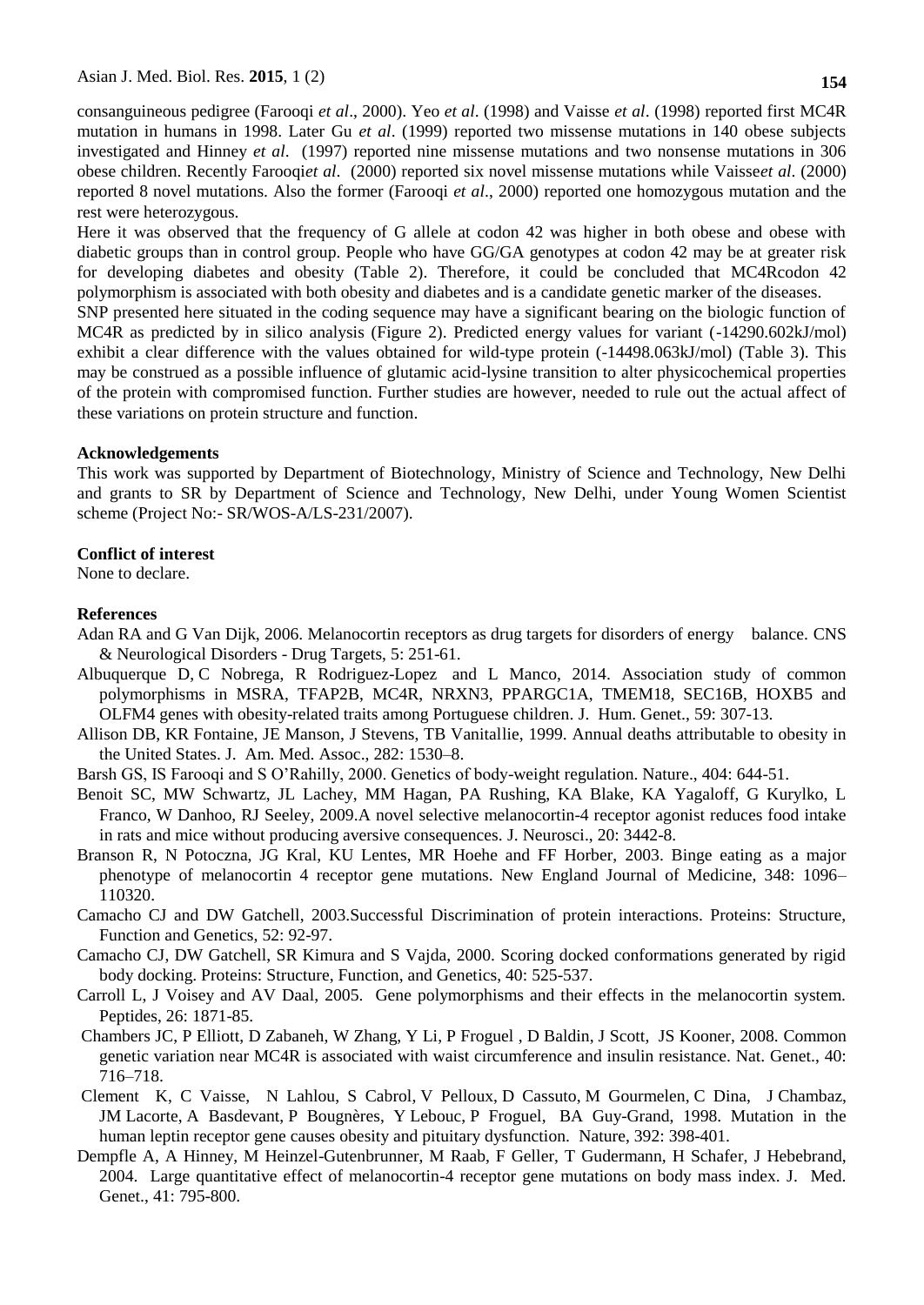- Dubern B, K Clement, V Pelloux, P Froguel, JP Girardet, B Guy-Grand, P Tounian, 2001. Mutational analysis of melanocortin-4 receptor, agouti-related protein, and melanocyte-stimulating hormone genes in severely obese children. J. Pediatrics., 139: 204–209.
- Fan W, BA Boston, RA Kesterson, VJ Hruby, RD Cone, 1997. Role of melanocortinergic neurons in feeding and the agouti obesity syndrome. Nature, 385: 165-8.
- Farooqi IS, JM Keogh, GS Yeo, EJ Lank, T Cheetham, S O'Rahilly, 2003. Clinical spectrum of obesity and mutations in the melanocortin 4 receptor gene. N. Eng. J. Med., 348: 1085–1095.
- Farooqi IS, GSH Ye., JM Keogh, S Aminian, SA Jebb, G Butler, T Cheetham, S O'Rahilly, 2000. Dominant and recessive inheritance of morbid obesity associated with melanocortin 4 receptor deficiency. J. Clin. Invest., 106: 185-7.
- Ganguly A, JR Matthew and JP Darwin, 1993. Conformation-sensitive gel electrophoresis for rapid detection of single-base differences in double-stranded PCR products and DNA fragments: Evidence for solvent-induced bends in DNA heteroduplexes. Proceedings of the National Academy of Sciences USA., 90: 10325- 10329.
- Gu W, Tu ZPW, Kissebah A, Dubrat L, Lee J, Chin W, Maruti S, Deng N, Fisher SL, Franco LS, Yagaloff KA, Nathan J, Heymsfiled S, Albu J, Pi-Sunnyer FX, DB Allison, 1999.Identification and functional analysis of novel human melanocortin-4 receptor variants. Diabetes,48: 635–639.
- Hinney A *et al*., 2003. Melanocortin-4 receptor gene: case-control study and transmission disequilibrium test confirm that functionally relevant mutations are compatible with a major gene effect for extreme obesity. J. Clin. Endocrinol. Metab., 88: 4258-67.
- Hinney A, A Schmidt, K Nottebom, O Heibult, I Becker, A Ziegler, G Gerber, M Sina, T Gorg, H Mayer, W Seigfried, M Fichter, H Remschmidt, J Hebebrand, 1999. Several mutations in the melanocortin-4 receptor gene including a nonsense and a frameshift mutation associated with dominantly inherited obesity in humans. J. Clin. Endocrinol. Metab., 84: 1483-6.
- Huszar D, CA Lynch, V Fairchild-Huntress, JH Dunmore, Q Fang, LR Berkemeier, W Gu, RA Kesterson, BA Boston, RD Cone, FJ Smith, LA Campfield, P Burn, F Lee, 1997. Targeted disruption of the melanocortin-4 receptor results in obesity in mice. Cell, 88: 131-41.
- Jackson RS, JW Creemers, S Ohagi, ML Raffin-Sanson, L Sanders, CT Montague, JC Hutton, S O'Rahilly, 1997. [Obesity and impaired prohormone processing associated with mutations in the human](http://www.ncbi.nlm.nih.gov/pubmed/9207799?itool=EntrezSystem2.PEntrez.Pubmed.Pubmed_ResultsPanel.Pubmed_RVDocSum&ordinalpos=5)  [prohormoneconvertase 1 gene.](http://www.ncbi.nlm.nih.gov/pubmed/9207799?itool=EntrezSystem2.PEntrez.Pubmed.Pubmed_ResultsPanel.Pubmed_RVDocSum&ordinalpos=5) Nat. Genet., 6:303-6.
- Kobayashi H, Y Ogawa, M Shintani, K Ebihara, M Shimodahira, T Iwakura, M Hino, T Ishihara, K Ikekubo, H Kurahachi, K Nakao, 2002. A novel homozygous missense mutation of melanocortin-4 receptor (MC4R) in a Japanese woman with severe obesity. Diabetes, 51: 243-6.
- Korner J and LI Aronne, 2003.The emerging science of body weight regulation and its impact on obesity treatment. J. Clin. Invest., 111: 565-70.
- Krude H, H Biebermann, W Luck, R Horn, Brabant and GA Gruters, 1998. Severe early-onset obesity, adrenal insufficiency and red hair pigmentation caused by pomc mutations in humans. Nat. Genet., 19: 155- 7.
- Larkin MA, G Blackshields, NP Brown, R Chenna, PA McGettigan, H McWilliam, F Valentin, IM Wallace, A Wilm, R Lopez, JD Thompson, TJ Gibson, DG Higgins and W Clustal, 2007. Clustal X version 2.0. Bioinformatics., 23: 2947-2948.
- Lee YS, 2009.The role of genes in the current obesity epidemic. Annals of the Academy of Medicine, Singapore. 38**:** 45-43.
- Lembertas AV, L Perusse, YC Chagnon, JS Fisler, CH Warden, DA Purcell-Huynh, FT Dionne, J Gagnon, A Nadeau, AJ Lusis, C Bouchard, 1997 . Identification of an obesity quantitative trait locus on mouse chromosome 2 and evidence of linkage to body fat and insulin on the human homologous region 20q. J. Clin. Invest., 100: 1240-7.
- Loos RJ, CM Lindgren, S Li, E Wheeler, JH Zhao, *et al*., 2008. Common variants near MC4R are associated with fat mass, weight and risk of obesity. Nat. Genet., 40: 768-775.
- Lu XY, 2001. Role of central melanocortin signaling in eating disorders. Psychopharmacology Bulletin, Autumn., 35: 45-65.
- Lubrano-Berthelier C, M Cavazos, SC Le, K Haas, A Shapiro, S Zhang, P Bougneres, C Vaisse, 2003. The human MC4R promoter: characterization and role in obesity. Diabetes, 52: 2996-3000.
- Lubrano-Berthelier C, E Durand, B Dubern, A Shapiro, P Dazin, J Weill, C Ferron, P Froguel, C Vaisse, 2003. Intracellular retention is a common characteristic of childhood obesity-associated MC4R mutations. Hum. Mol. Genet., 12: 145–153.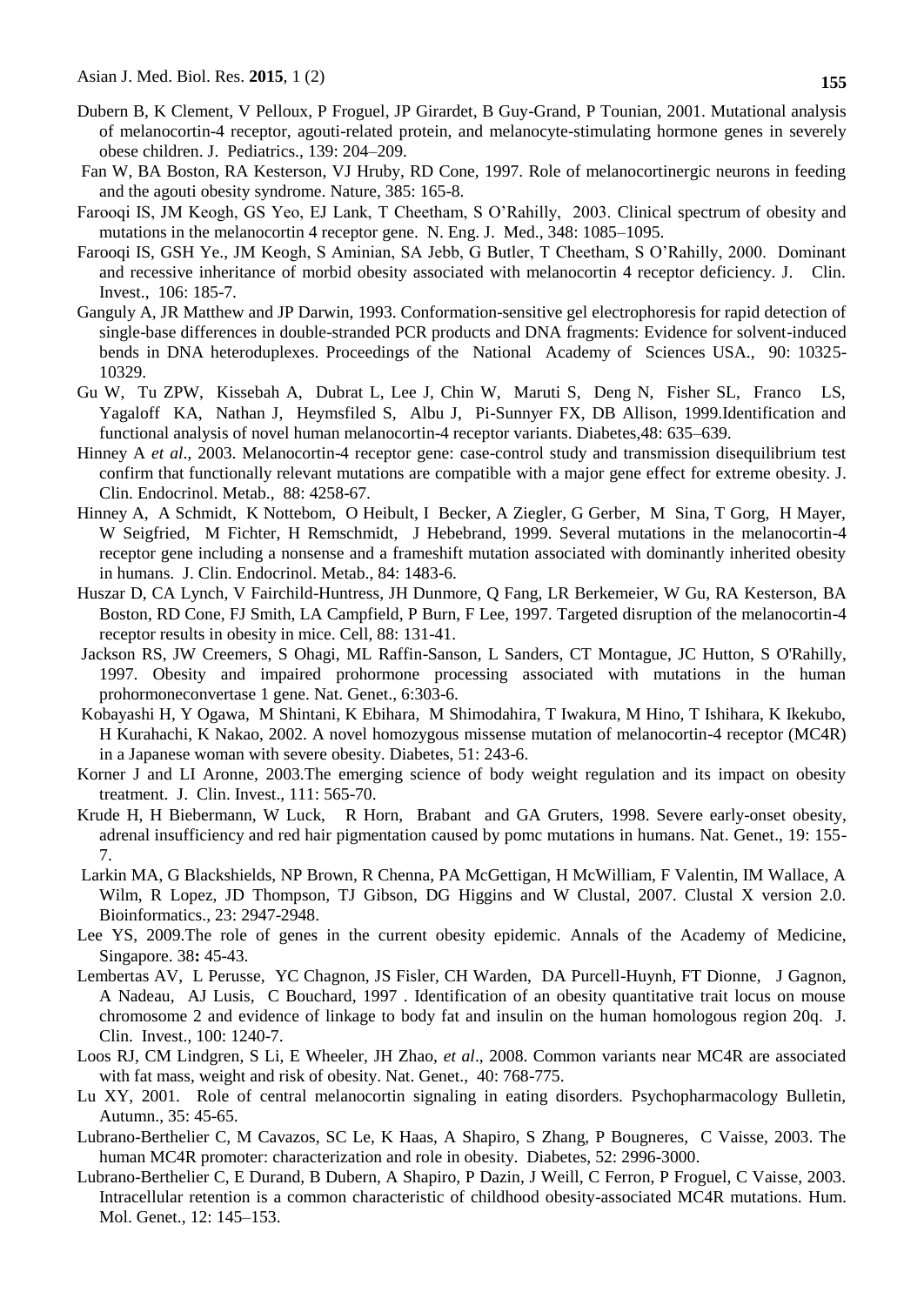- Mackenzie RG, 2006.Obesity-associated mutations in the human melanocortin-4 receptor gene. Peptides., 27: 395-403.
- Mokdad AH, MK Serdula, WH Dietz, BA Bowman, JS Marks, JP Koplan, 1999. The spread of the obesit epidemic in the United States, 1991-1998. J. Am. Med. Assoc., 282: 1519-22.
- [Montague CT,](http://www.ncbi.nlm.nih.gov/pubmed?term=%22Montague%20CT%22%5BAuthor%5D&itool=EntrezSystem2.PEntrez.Pubmed.Pubmed_ResultsPanel.Pubmed_RVAbstract) IS [Farooqi,](http://www.ncbi.nlm.nih.gov/pubmed?term=%22Farooqi%20IS%22%5BAuthor%5D&itool=EntrezSystem2.PEntrez.Pubmed.Pubmed_ResultsPanel.Pubmed_RVAbstract) JP [Whitehead,](http://www.ncbi.nlm.nih.gov/pubmed?term=%22Whitehead%20JP%22%5BAuthor%5D&itool=EntrezSystem2.PEntrez.Pubmed.Pubmed_ResultsPanel.Pubmed_RVAbstract) MA [Soos,](http://www.ncbi.nlm.nih.gov/pubmed?term=%22Soos%20MA%22%5BAuthor%5D&itool=EntrezSystem2.PEntrez.Pubmed.Pubmed_ResultsPanel.Pubmed_RVAbstract) H [Rau,](http://www.ncbi.nlm.nih.gov/pubmed?term=%22Rau%20H%22%5BAuthor%5D&itool=EntrezSystem2.PEntrez.Pubmed.Pubmed_ResultsPanel.Pubmed_RVAbstract) NJ [Wareham,](http://www.ncbi.nlm.nih.gov/pubmed?term=%22Wareham%20NJ%22%5BAuthor%5D&itool=EntrezSystem2.PEntrez.Pubmed.Pubmed_ResultsPanel.Pubmed_RVAbstract) CP [Sew,](http://www.ncbi.nlm.nih.gov/pubmed?term=%22Sewter%20CP%22%5BAuthor%5D&itool=EntrezSystem2.PEntrez.Pubmed.Pubmed_ResultsPanel.Pubmed_RVAbstract) JE [Digby,](http://www.ncbi.nlm.nih.gov/pubmed?term=%22Digby%20JE%22%5BAuthor%5D&itool=EntrezSystem2.PEntrez.Pubmed.Pubmed_ResultsPanel.Pubmed_RVAbstract) SN [Mohammed,](http://www.ncbi.nlm.nih.gov/pubmed?term=%22Mohammed%20SN%22%5BAuthor%5D&itool=EntrezSystem2.PEntrez.Pubmed.Pubmed_ResultsPanel.Pubmed_RVAbstract) JA [Hurst,](http://www.ncbi.nlm.nih.gov/pubmed?term=%22Hurst%20JA%22%5BAuthor%5D&itool=EntrezSystem2.PEntrez.Pubmed.Pubmed_ResultsPanel.Pubmed_RVAbstract) CH [Cheetham,](http://www.ncbi.nlm.nih.gov/pubmed?term=%22Cheetham%20CH%22%5BAuthor%5D&itool=EntrezSystem2.PEntrez.Pubmed.Pubmed_ResultsPanel.Pubmed_RVAbstract) AR [Earley,](http://www.ncbi.nlm.nih.gov/pubmed?term=%22Earley%20AR%22%5BAuthor%5D&itool=EntrezSystem2.PEntrez.Pubmed.Pubmed_ResultsPanel.Pubmed_RVAbstract) AH [Barnett,](http://www.ncbi.nlm.nih.gov/pubmed?term=%22Barnett%20AH%22%5BAuthor%5D&itool=EntrezSystem2.PEntrez.Pubmed.Pubmed_ResultsPanel.Pubmed_RVAbstract) JB [Prins,](http://www.ncbi.nlm.nih.gov/pubmed?term=%22Prins%20JB%22%5BAuthor%5D&itool=EntrezSystem2.PEntrez.Pubmed.Pubmed_ResultsPanel.Pubmed_RVAbstract) [S](http://www.ncbi.nlm.nih.gov/pubmed?term=%22O) O'Rahilly, 1997.Congenital leptin deficiency is associated with severe early-onset obesity in humans. [Nature,](javascript:AL_get(this,%20) 387: 903-8.
- Morris AP, BF Voight, TM Teslovich T Ferreira, AV Segrè, *et al*., 2012. Largescale association analysis provides insights into the genetic architecture and pathophysiology of type 2 diabetes. Nat. Genet., 44: 981- 990.
- Mountjoy KG, MT Mortrud, MJ Low, RB Simerly, RD Cone, 1994. Localization of the melanocortin-4receptor (MC4R) in neuroendocrine and autonomic control circuits in the brain. Mol. Endocrinol., 8:1298-1308.
- Mountjoy KG, LS Robbins, MT Mortrud and RD Cone, 1992. The cloning of a family of genes that encode the melanocortin receptors. Science, 257: 1248–1251.
- Mountjoy KG and J Wong, 1997. Obesity, diabetes and functions for proopiomelanocortin-derived peptides. *Mol. Cell. Endocrinol.*, 128: 171–177.
- Must A, J Spadano, EH Coakley, AE Field, G Colditz and WH Dietz, 1999. The disease burden associated with overweight and obesity. Journal of American Medical Association, 282: 1523-9.
- [Nasiri H,](http://www.ncbi.nlm.nih.gov/pubmed?term=%22Nasiri%20H%22%5BAuthor%5D&itool=EntrezSystem2.PEntrez.Pubmed.Pubmed_ResultsPanel.Pubmed_RVAbstract) M [Forouzandeh,](http://www.ncbi.nlm.nih.gov/pubmed?term=%22Forouzandeh%20M%22%5BAuthor%5D&itool=EntrezSystem2.PEntrez.Pubmed.Pubmed_ResultsPanel.Pubmed_RVAbstract) MJ [Rasaee](http://www.ncbi.nlm.nih.gov/pubmed?term=%22Rasaee%20MJ%22%5BAuthor%5D&itool=EntrezSystem2.PEntrez.Pubmed.Pubmed_ResultsPanel.Pubmed_RVAbstract) and F [Rahbarizadeh,](http://www.ncbi.nlm.nih.gov/pubmed?term=%22Rahbarizadeh%20F%22%5BAuthor%5D&itool=EntrezSystem2.PEntrez.Pubmed.Pubmed_ResultsPanel.Pubmed_RVAbstract) 2005. Modified salting-out method: high-yield, high-quality genomic DNA extraction from whole blood using laundry detergent. [J. Clin. Lab. Anal.,](javascript:AL_get(this,%20) 19:229-32.
- Nijenhuis WA, KM Garner, RJ van Rozen and RA Adan, 2003. Poor cell surface expression of human melanocortin-4 receptor mutations associated with obesity. J. Biol. Chem., 278: 22939-45.
- O'Rahilly S, GSH Yeo and IS Farooqi, 2004. Melanocortin receptors weigh. Nat. Med., 10: 351-2.
- Ollmann MM, BD Wilson, YK Yang, JA Kerns, Y Chen, I Gantz and GS Barsh, 1997. Antagonism of central melanocortin receptors in vitro and in vivo by agouti-related protein. Science., 278: 135-8.
- Potoczna N, R Branson, J Kral, G Piec, R Steffen, T Ricklin, MR Hoehe, KU Lentes and FF Horber, 2004.Gene variants and binge eating as predictors of comorbidity and outcome of treatment in severe obesity. J. Gastro. Surg., 8: 971-81.
- Ravussin E and C Bogardus, 2000. Energy balance and weight regulation: genetics versus environment. Br. J. Nutr., 83S:17-20.
- Sambrook J and D Russell, 2001. *Molecular cloning: A laboratory Manual*, 3rd ed., Cold Spring Harbor Laboratory Press, Cold Spring Harbor, New York.
- Sina M, A Hinney, A Ziegler, T Neupert, H Mayer, W Siegfried, WF Blum, H Remschmidt and J Hebebrand, 1999. Phenotypes in three pedigrees with autosomal dominant obesity caused by haploinsufficiency mutations in the melanocortin-4 receptor gene. Am. J. Hum. Genet., 65: 1051-7.
- Speliotes EK, CJ Willer, SI Berndt, KL Monda, G Thorleifsson *et al*., 2010. Association analyses of 249,796 individuals reveal 18 new loci associated with body mass index. Nat. Genet., 42: 937-948.
- Stone S, V Abkevich, SC Hunt, A Gutin, DL Russell, CD Neff, R Riley, GC Frech, CH Hensel, S Jammulapati, J Potter, D Sexton, T Tran, D Gibbs, D Iliev, R Gress, B Bloomquist, J Amatruda, PM Rae, TD Adams, MH Skolnick and DA Shattuck, 2002. Major predisposition locus for severe obesity. Am. J. Hum. Genet., 70: 1459-68.
- Tao YX, 2005. Molecular mechanisms of the neural melanocortin receptor dysfunction in severe early onset obesity. Mol. Cell. Endocrinol., 239: 1–14.
- Thompson JD, TJ Gibson, F Plewniak, F Jeanmougin and DG Higgins, 1997. The ClustalX windows interface: flexible strategies for multiple sequence alignment aided by quality analysis tools. Nucleic Acids Research, 25: 4876-4882.
- Vaisse C, K Clement, E Durand, S Hercberg, B Guy-Grand and P Froguel, 2000. Melanocortin-4 receptor mutations are a frequent and heterogeneous cause of morbid obesity. J. Clin. Invest., 106: 253–262.
- Vaisse C, K Clement, B Guy-Grand and PA Froguel, 1998. Frameshift mutation in human MC4Ris associated with a dominant form of obesity. Nat. Genet., 20: 113–114.
- Willer CJ, EK Speliotes, RJ Loos, S Li, CM Lindgren *et al*., 2009. Six new loci associated with body mass index highlight a neuronal influence on body weight regulation. Nat. Genet., 41: 25-34.
- Xiang Z, SA Litherland, NB Sorensen, B Proneth, MS Wood, AM Shaw, WJ Millard and C Haskell-luevano, 2006. Pharmacological characterization of 40 human melanocortin-4 receptor polymorphisms with the